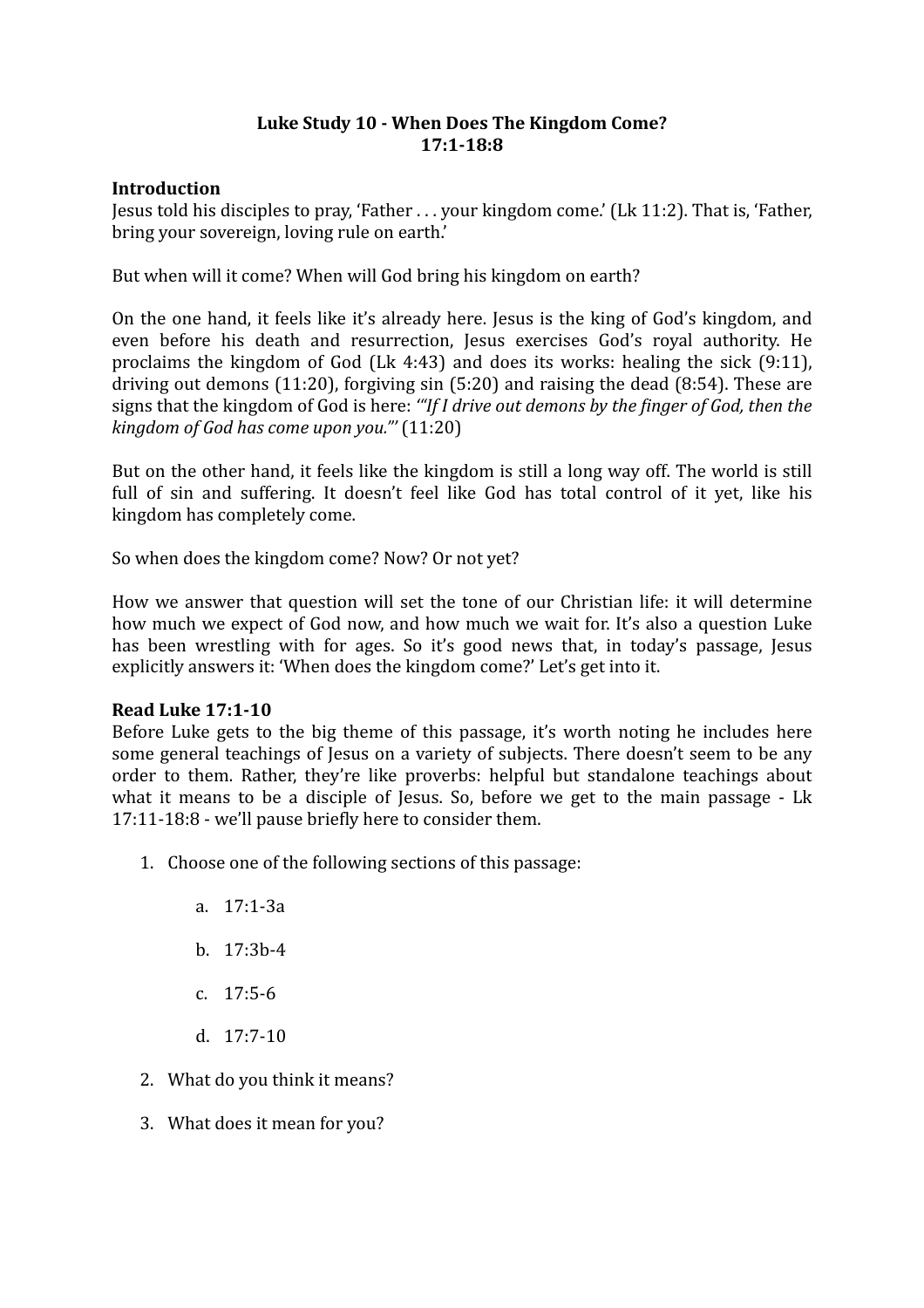## **Read Luke 17:11-19**

- 4. Where is lesus travelling? Why is he travelling there? (9:51; see also 13:33)
- 5. What happens as he is going into a village? (vv.12-13)
- 6. What does Jesus do?  $(v.14)$
- 7. What happens next? (vv.15-16)
- 8. How does Jesus react? What do you think Jesus means by v.19? ('Made you well' is lit. 'saved.')

Luke reminds us again of where Jesus is going: Jerusalem, where he will be taken up into heaven  $(9:51)$ , but not before he dies  $(13:33)$ . As he's traveling there, he's approached by ten lepers, asking him to heal them. He does. But only one comes back to thank him. More, he's a Samaritan, one of Judaism's hated enemies. And yet, Jesus says it is this person - the one who came back to thank him - who is not only physically healed but also 'saved;' that is, made right with God. The point? Anyone can receive a kindness from God (in this case, the healing of an illness). But only those who respond in faith - in this case, by responding with gratitude, recognising where that kindness has come from receive the full benefit of what God offers though Jesus: salvation.

### **Read Luke 17:20-21**

- 9. What do the Pharisees ask Jesus?
- 10. How does Jesus reply?
- 11. Jesus has said beforehand that the coming of the kingdom of God can be observed in some ways (e.g. through miracles:  $11:20$ ). So what do you think he means here? What sort of things might people be pointing to when they say, 'Here it is' or 'There it is'? (See also  $17:22-24$ )
- 12. What does Jesus mean by saying 'the kingdom of God is in your midst'? How might what he has just done with the lepers be a sign of this?

This is a tricky passage, but it's worth getting our heads around because in some ways it's the key to Jesus' understanding of the kingdom.

The Pharisees ask when the kingdom of God will come. As evidence of its coming, they're probably looking for spectacular, end-of-the-world type signs: the types of signs that will happen in particular locales ('Here it is,' 'There it is;' v.21) and be amazing (like lightning;  $v.24$ ). We know that people often wanted Jesus to give them 'signs from heaven' (11:16).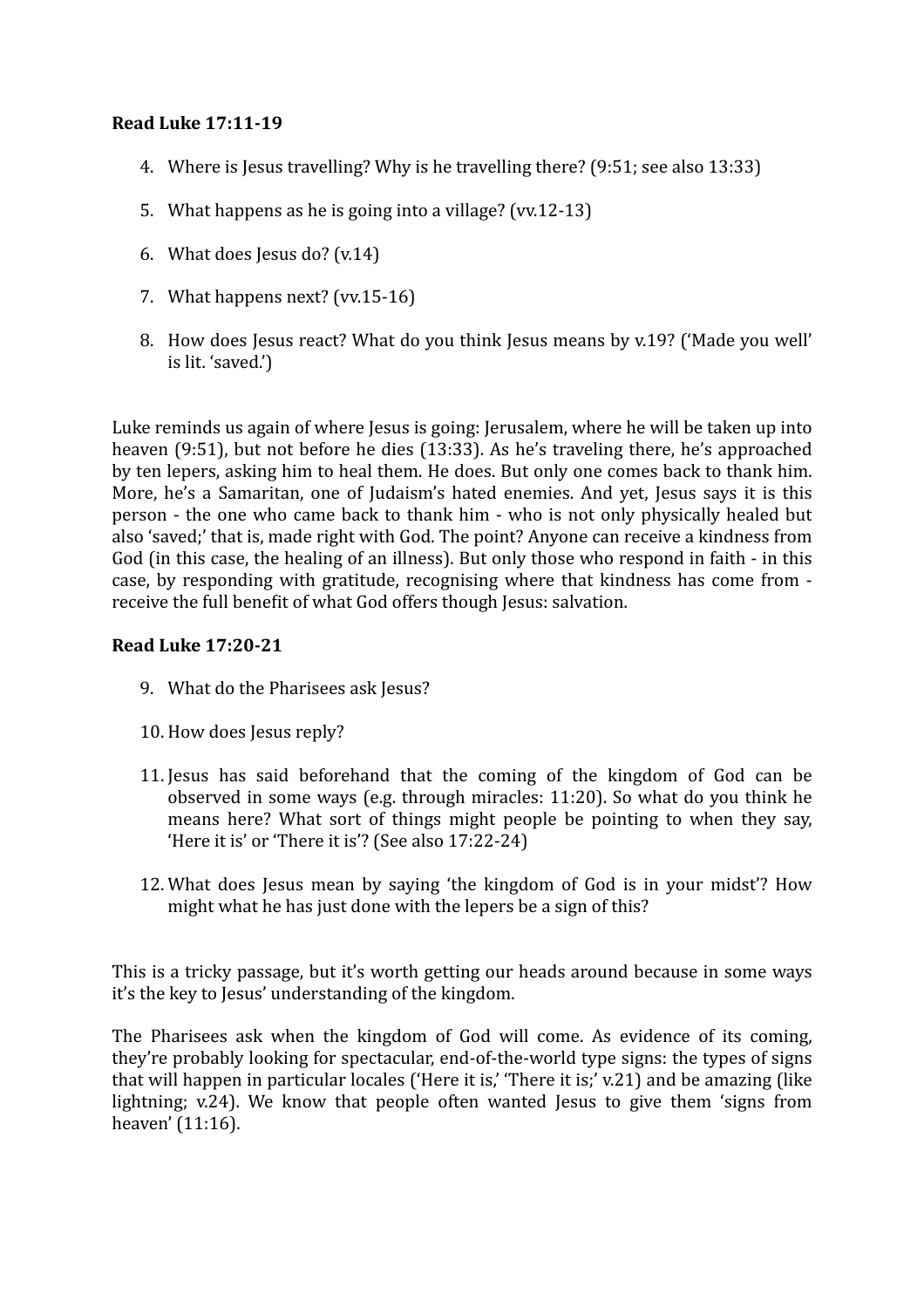But Jesus says the coming of the kingdom of God isn't something that will be observed by those types of signs. Rather, it will come with the sorts of signs they've already seen: Jesus driving out demons, forgiving sin, and healing the sick - like the ten lepers he's just healed! In other words, if they only had the eyes to see, the Pharisees would see that the kingdom of God has *already* come; that it's standing in front of them, in Jesus, 'in your midst.'

In this sense, the answer to the question 'When will the kingdom come?' is: now. It already has come, in Jesus. Jesus is God's king and has already started re-establishing his rule over a sinful and suffering world. We've seen the signs of that in his preaching, healing, driving out of demons, and forgiveness of sins. Climactically - sitting on this side of his journey to Jerusalem - we've seen it in his death, resurrection, and ascension. Jesus' kingdom is here, and we can experience some of its benefits now.

Of course, that's not all there is to say about God's kingdom: as we're about to see, it is not yet fully consummated. But before we move on, a couple of reflection questions:

- 13. When are you tempted to despair over the presence of sin in your life? How might the fact that the kingdom of God has come and is at work be a comfort?
- 14. When are you tempted to feel crushed by suffering in your life? How might the fact that the kingdom of God has come and is at work be a comfort to you?

# **Read Luke 17:22-37**

- 15. What do you think Jesus means by 'one of the days of the Son of Man'? (vv.22-24)
- 16. Why mustn't the disciples go 'running off' to find it?  $(v.24)$
- 17. What will it be like 'in the days of the Son of Man'? (vv.26-37)
- 18. Who will escape?  $(v.33;$  see also  $9:24)$

Jesus teaches that, though the kingdom of God has already come in one sense, it is still not complete. It still has to be consummated, by Jesus' return in judgment.

The disciples will long for Jesus' return. It will be hard being his disciples and they will be persecuted. But they will have to wait for their rescue. There is no point looking for signs of Jesus' return or following those who've said they've seen them: when he returns, it will be obvious for everyone to see. Before then - even just before then - life will look just like it did before other acts of God's judgment: people will be living life as usual, oblivious. But then, judgment will come, and it will be pointless trying to flee. The only people who will be saved are those who have already decided to lose their lives, by following  $Iessus (9:24)$ .